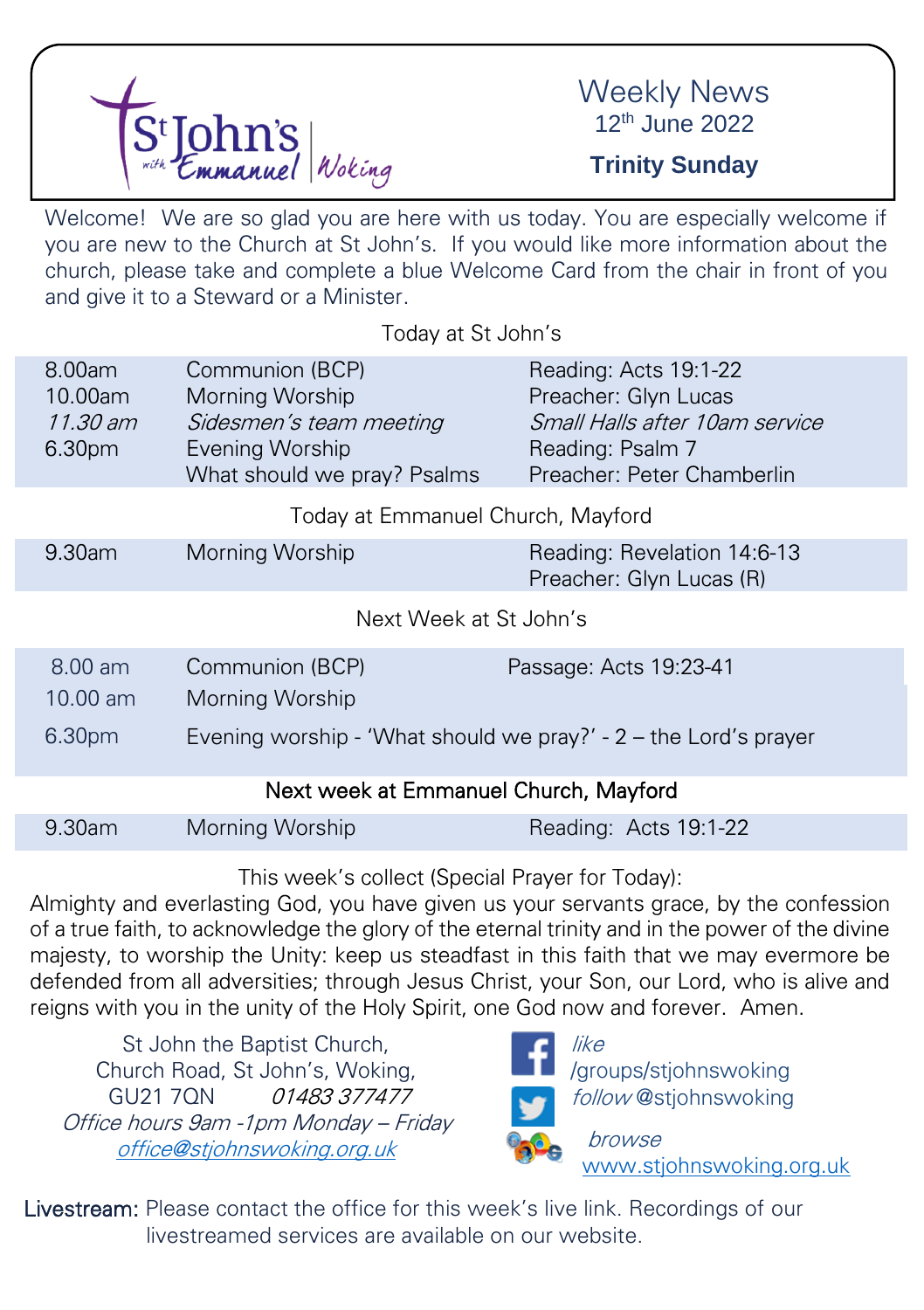### What's happening this Week …

| Mon 13 <sup>th</sup> June   | 10.00 am                      | Ladies' group meeting                        | Church lounge                       |
|-----------------------------|-------------------------------|----------------------------------------------|-------------------------------------|
| Tues 14 <sup>th</sup> June  | $6.45 \text{ pm}$             | 1eighty                                      | Lye/Youth Centre                    |
| Weds 15 <sup>th</sup> June  | $8.00 \text{ pm}$<br>10.00 am | Music practice<br>Men's Bible study          | St John's church<br>Church lounge   |
|                             | $2.00 \text{ pm}$             | Knit & Natter                                | Emmanuel                            |
|                             | 7.30 pm                       | Archdeacon's visitation<br>(for new wardens) | St Paul's Addlestone                |
| Thurs 16 <sup>th</sup> June | $9.30$ am                     | First Steps toddler group                    | <b>Youth Centre</b>                 |
| Sat 18 <sup>th</sup> June   | 12.30 pm                      | St John's Village fete                       | St John's Lye                       |
| Sun 19 <sup>th</sup> June   | 11.30                         | Prayer for children & young<br>people's work | Small halls (after<br>10am service) |

Thursday 28th June: DEF event about 'race and justice' at St Mary of Bethany from 7.30pm Sunday 3<sup>rd</sup> July: Join the Beatons for a 'bring your own picnic' after 10am service. 25<sup>th</sup>-29<sup>th</sup> July: Holiday club: please sign up if you can help by completing the registration form on the FaceBook group link or email Tammy Hughes or the church office for the link

Holiday club prep: Join us making the set / decorations for this year's Holiday Club in the youth centre, Sunday 26<sup>th</sup> June from 2pm. If you're arty, crafty or enjoy a bit of DIY there will be ways you can help. Some ideas and materials will be provided, but please be creative and bring your own too. The theme is 'Rocky's Plaice' – set in a fish & chip shop, following the apostle Peter's story in Acts. Speak to Mary if you'd like to help at another time – we won't be finished in one afternoon!

As announced a few weeks ago in our Sunday services, Mary Faulkner will be leaving her role as Children's and Families Worker this summer after holiday club. We're grateful for her faithful service and will thank her properly nearer the time. Please pray for her as she moves on to new work. And don't worry – she and Dean will still be around at St John's!

Calling all sidesmen: don't forget the meeting following the 10am service today to clarify the processes for holy communion, after lots of changes! Please try to be there.

Surrey Gospel partnership is praying for 'life Matters', Guildford, for contacts with enquirers to explore the Gospel and potential evangelistic opportunities in Guildford High Street.

The Tuesday men's working party urgently need a replacement petrol garden strimmer. If you have one which is surplus to requirements please could you contact the office.

CAMEO : starting up again after a lengthy absence due to Covid, the first event is a cream tea in the Narthex on Friday 24th June from 2.30 pm to 4.30 pm. Please sign the sheet in the Welcome Area so we can gauge numbers to cater for, but it's also OK to just turn up on the day! CAMEO stands for Come And Meet Each Other. We meet every quarter for social events, usually in Church in the afternoon, and we are mainly in the over 50s/retired age category. Please contact Duncan Rawson on 01483 722151 with any questions.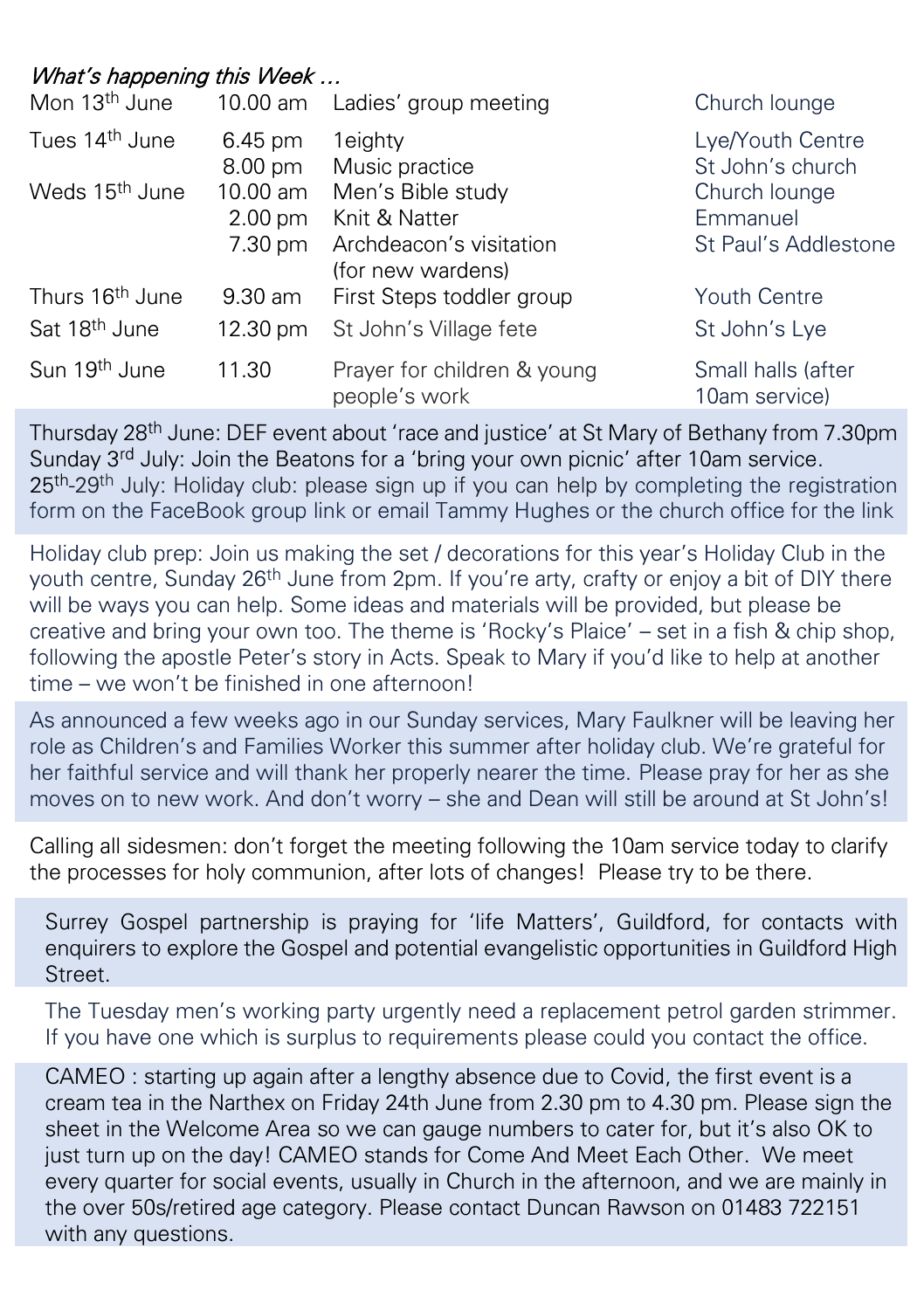Mission partner focus: The Hooker family

Josh started his working life wearing a lab coat as a chemist, Cathy started hers singing about 'Roger Red Hat' as an early years teacher. Their paths collided in London when Josh was in local church ministry. Josh was leading the evening service. Cathy arrived late. They got over their differences, got married and went to live in Suffolk.

During that time their son Benjamin was born, Josh got his Masters from Oak Hill and Cathy was frequently misunderstood because of her Northern Irish accent. In 2005 they were sent from Christchurch, Lowestoft to Lesotho. (Yes, we needed to look up where it was too - a little country surrounded by South Africa). Josh taught biblical studies in a Bible College there, Erin our daughter was born, Benjamin learned to walk and Cathy discovered how hard it was to live without electricity and running water.

In 2007, they changed countries again. This time to Namibia. (This was easier to find on the map - it's bigger - and just north of South Africa.) There, Josh served at Namibia Evangelical Theological College training people for local church ministry. Cathy served as a mum, a school teacher and child taxi service. During this time Matthew was born, Erin learned to sing in Afrikaans and Benjamin learned to play chess. And they all became Crosslinks Mission Partners.

At the beginning of 2019, Josh embarked on a new ministry. Still based in Windhoek, the capital, he worked with a local church to start a preaching academy (a bit like the Cornhill Training Course). Against a background of some very dodgy preaching (like 'Prosperity Gospel') he worked with preachers to help them to preach the Bible faithfully. He also taught a beginners 'School of the Bible'.

This was all going well, and the family were rooted in life in Namibia, until Josh and Cathy realised that their children needed to be in the UK school system for 3 years for easy entry into university. After 17 years in Africa, in November 2021, they returned 'kicking and screaming' to the UK.

Crosslinks have organised a temporary secondment to the Diocese of Down and Dromore in Northern Ireland. Josh teaches a Bible course, leads preaching workshops, trains small group leaders and encourages ordinands. In 2025/26 they hope to return to Namibia to resume their ministry there (minus Benjamin and Erin, who will be dispatched to university). Please pray for them.

St John's link mission partners with the Hooker family are Sam and Oli Barwick

Please note: the church has recently changed insurance providers. Our new policy includes Personal Accident cover for volunteers up to the age of 80.